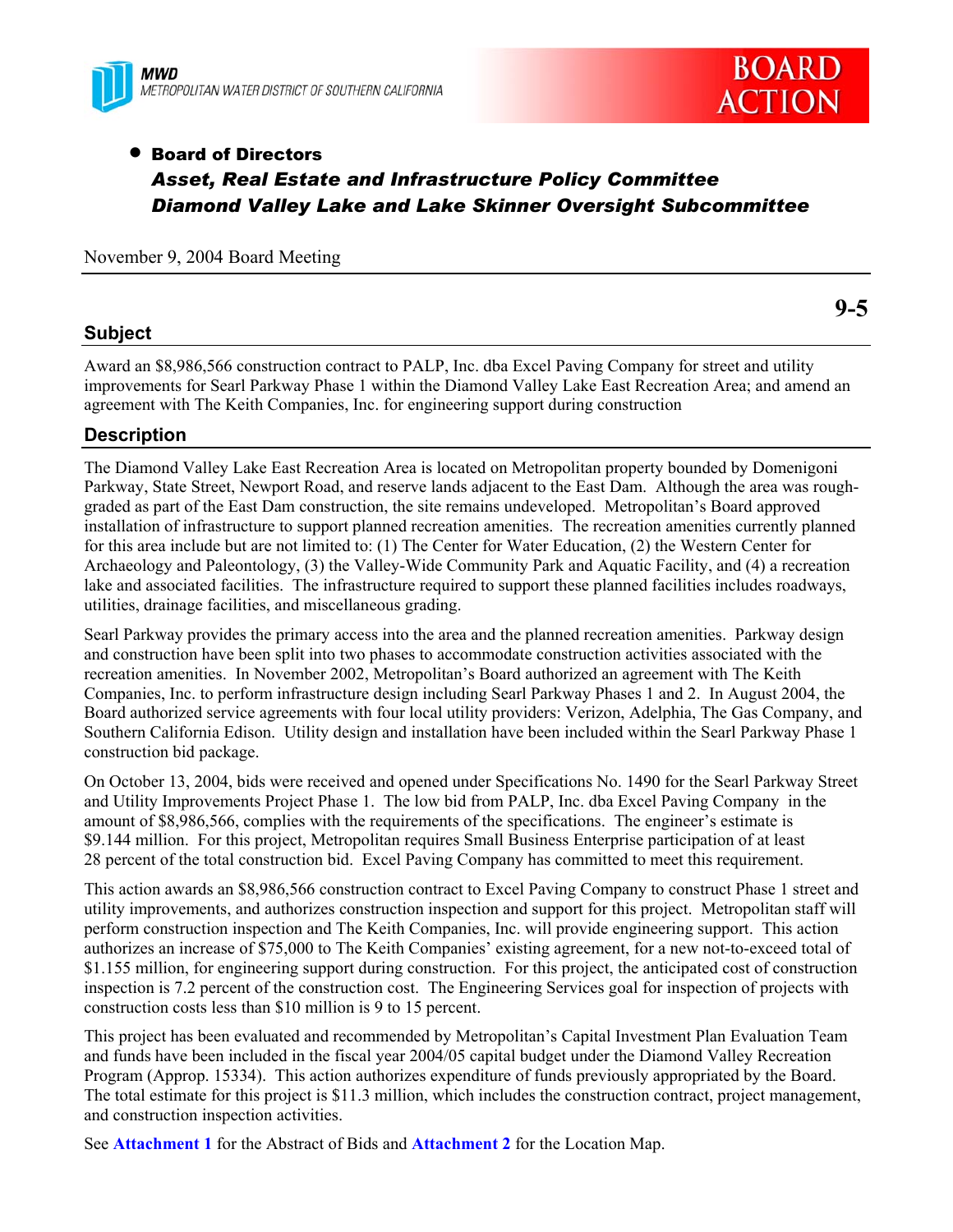### **Policy**

Metropolitan Water District Administrative Code § 8113: Construction Contract Award Metropolitan Water District Administrative Code § 8117: Professional and Technical Consultants

# **California Environmental Quality Act (CEQA)**

CEQA determination for Option #1:

To comply with CEQA and the State CEQA Guidelines, Metropolitan as the Lead Agency prepared a Mitigated Negative Declaration (MND) for the Diamond Valley Lake Park Specific Plan. The MND was distributed for a 30-day public review period that began on August 13, 2002. The Board later adopted the MND and the Mitigation Monitoring and Reporting Program (MMRP) on October 8, 2002. The present proposed board actions are solely based on amending an existing professional services agreement and awarding a construction contract and not on any substantial changes to the approved project itself. Hence, the previously adopted environmental documentation in conjunction with the current proposed actions fully complies with CEQA and the State CEQA Guidelines. Accordingly, no further environmental documentation is necessary for the Board to act on with respect to the proposed actions.

The CEQA determination is: Determine that the proposed actions have been previously addressed in the adopted 2002 MND and its MMRP and that no further environmental analysis or documentation is required.

CEQA determination for Option #2:

None required

### **Board Options/Fiscal Impacts**

#### **Option #1**

Adopt the CEQA determination and

- a. Award a contract for \$8,986,566 to PALP, Inc. dba Excel Paving Company to construct the street and utility improvements of Searl Parkway Phase 1; and
- b. Authorize a \$75,000 increase to the agreement with The Keith Companies, Inc. for a new not-to-exceed total of \$1.155 million to provide engineering support during construction.

**Fiscal Impact:** \$11.3 million in budgeted, previously appropriated funds under Approp. 15334

### **Option #2**

By not going forward, this will impact the schedule to improve various recreational facilities currently planned within the East Recreation Area. **Fiscal Impact:** Unknown

### **Recommendation**

Option #1

*Roy L. Wolfe* 

10/15/2004 *Date* 

*Manager, Corporate Resources* 

10/19/2004

*Ronald R. Gastelum Chief Executive Officer* 

*Date* 

### **Attachment 1 – Abstract of Bids**

**Attachment 2 – Location Map** 

BLA #2181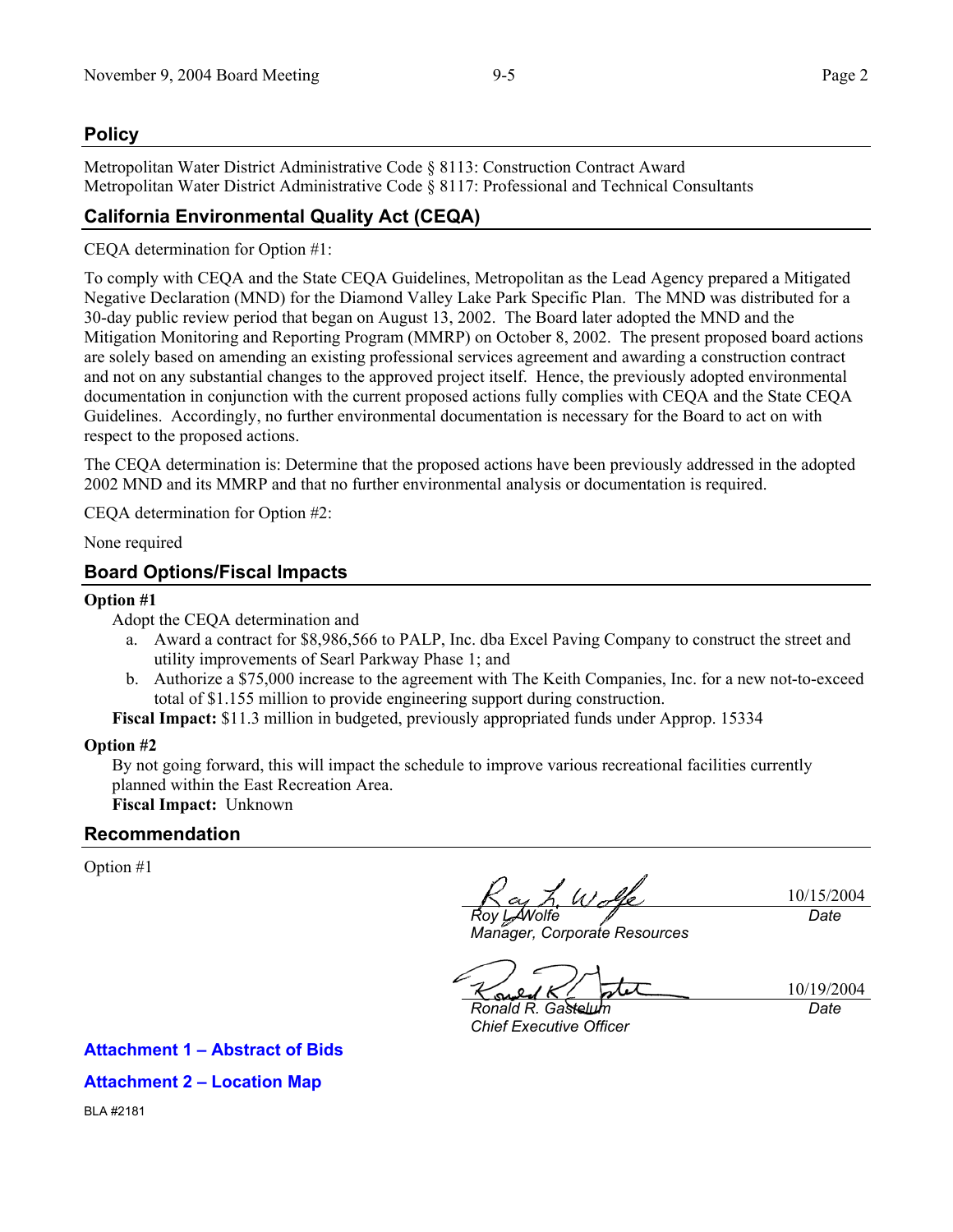### **The Metropolitan Water District of Southern California**

#### **Abstract of Bids Received on October 13, 2004 at 2:00 P.M.**

#### **Specifications No. 1490**

### **Searl Parkway Phase 1 Street & Utility Improvements**

The project consists of demolition of existing curb, gutter, and roadway structural section; grading and construction of a new roadway and drainage channel; sewer, water, storm drain pipes; signing, striping, and street lighting; installing electrical distribution and telephone conduits; trenching and backfilling of The Gas Companyinstalled gas main and Adelphia-installed communication conduit; seeding within the disturbed areas, and other appurtenant work.

#### **Engineer's Estimate: \$9.144 million**

| <b>Bidder and Location</b>                                   | Total       | SBE \$      | SBE % | <b>Met SBE</b> |
|--------------------------------------------------------------|-------------|-------------|-------|----------------|
| PALP, Inc. dba Excel Paving Company<br>Long Beach, Ca. 90806 | \$8,986,566 | \$3,795,629 | 42.2  | Yes            |

The required Small Business Enterprise (SBE) participation is 28 percent.